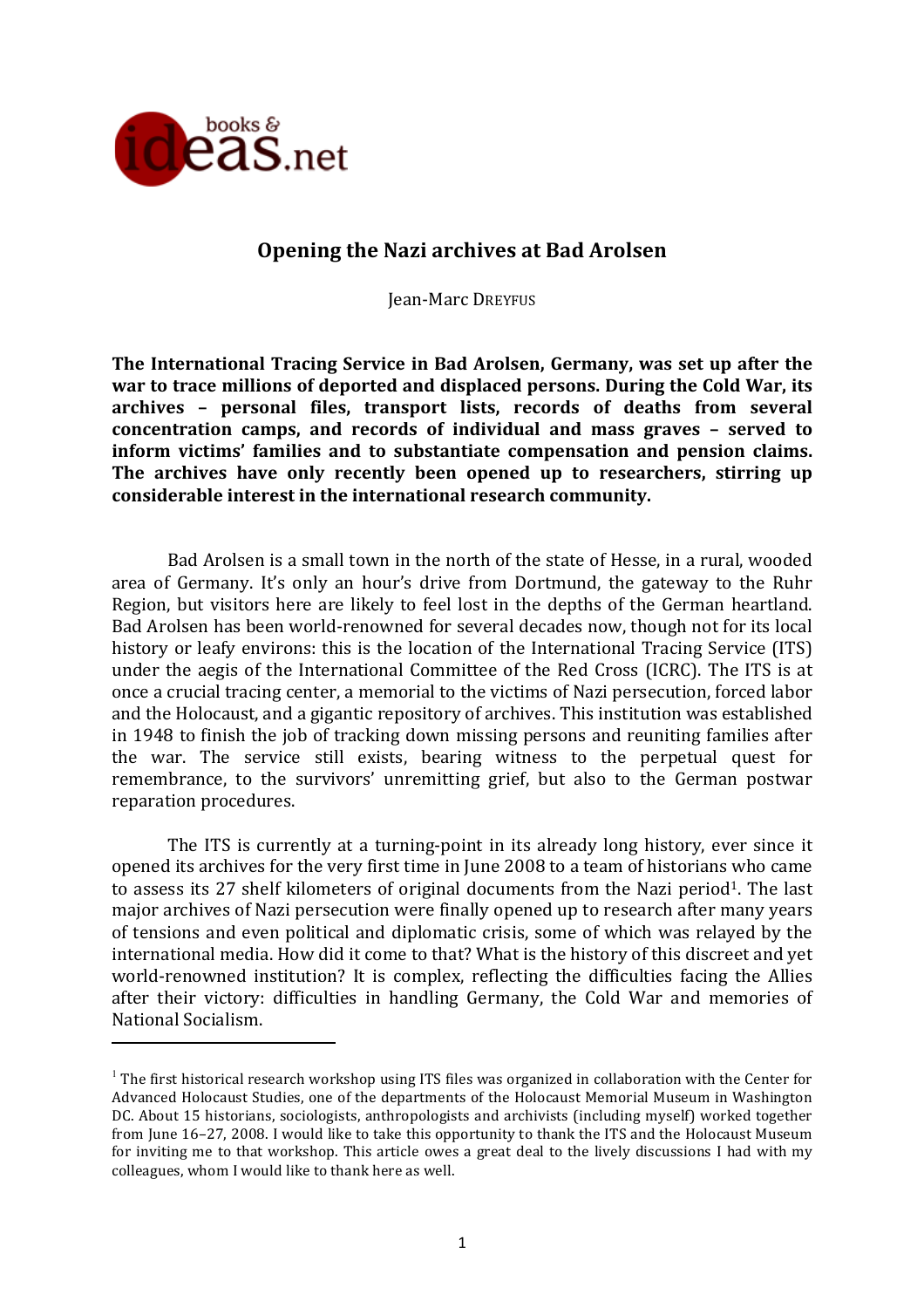#### **Millions of displaced persons**

Nazi Germany policy not only caused the death of millions of people, both civilians and military, but also the displacement of millions of others throughout Europe. At the time of the Allied victory in Europe, millions of foreign nationals found themselves on German soil. There were of course the demobilized soldiers and ethnic German refugees from Eastern Europe, who were fleeing the advance of the Red Army. There were also millions of Allied POWs, as well as collaborators with the Nazi regime who had fled from the American or Soviet troops and followed the victors of yesteryear in their retreat. In addition, there were hundreds of thousands of deportees, members of the Resistance, hostages and victims of racial persecution  $-$  at least those who were still alive. And there were also 8 million forced laborers who had been brought to Germany to take part in the war effort of the Third Reich.

The Allies knew precious little about the fate of all these people. The horrors of the concentration and death camps were not revealed to the world until early in 1945. From that point on, the various Allied states set up tracing bureaus to compile lists of those who had gone missing and were sought by their families. The bureau in France, which was part of the Ministry of Prisoners, Deportees and Victims of War, was directed by Henri Fresnay and located in Paris at 63 avenue Foch, on premises occupied just a little while before by the Gestapo. These national tracing bureaus went on to establish branch offices in each of the occupied zones of Germany. Besides these official services, dozens of other bureaus were created by various aid organizations, including the national chapters of the Red Cross and American Jewish organizations like the American Joint Distribution Committee. All these services, many of which had limited resources at their disposal, wrote frantically back and forth to one another exchanging information. Their history, which remains to be written, is all the more crucial because they compiled the first information about and the first eve-witness accounts of Nazi cruelty, the camps and the annihilation of European Jewry.

It was in this context that the International Tracing Service was established. The story of its emergence is as yet still unclear: the first plans to create such a service were drawn up in the Relief Department (an emergency rescue service) of the British Foreign Office, beginning in 1943, under the direction of Major Eyre Carter. The service was placed in Frankfurt, Germany, in the building of the Hoechst AG chemicals company. Then, after the victory, a service for displaced persons and refugees, under quadripartite management, was set up within the Allied High Commission for Germany in Berlin. It started out as a small office, tasked with coordinating search efforts between the four occupying powers, as the Soviet Union still agreed to work more or less together at the time.

In late 1945 a new service emerged: the Child Tracing Service. International opinion was stirred by revelations of the Lebensborn program, put in place by Heinrich Himmler, and which had not been forgotten. Lebensborn encouraged young German women to procreate and donate their infants to the Führer. The babies were placed in Nazi re-education camps and then adopted by "racially pure" German (especially SS) families. But the main thrust of the operation consisted in kidnapping from Polish and other Slavic parents children whose "racial characteristics" corresponded to the putative traits of the "Aryan" race. So the Child Tracing Service undertook to question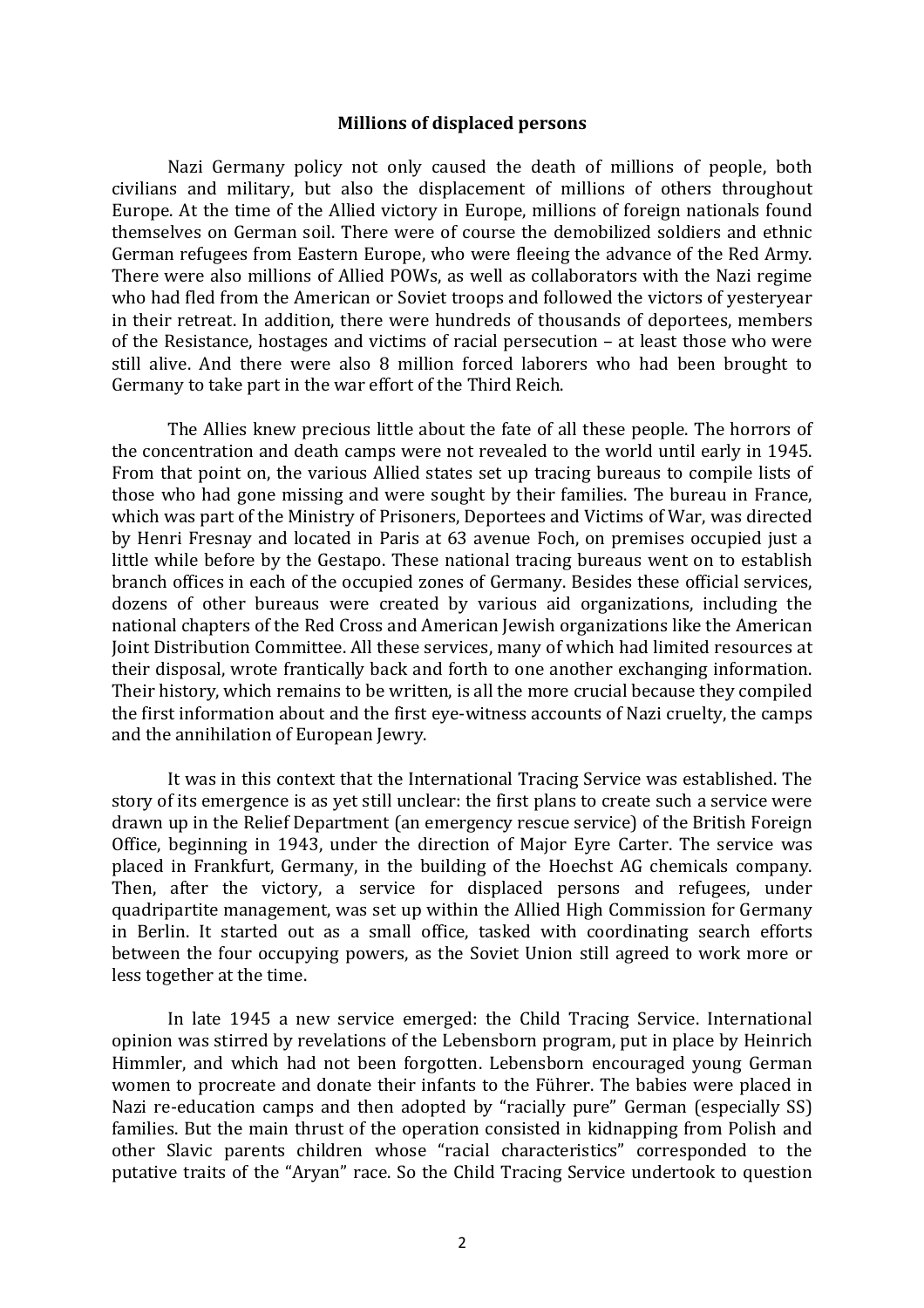and run checks on some 200,000 small children and adolescents whose background was suspicious and who had been placed in orphanages or, more often, in German foster families.

### **Counting graves**

Beginning in late 1946, a committee was also set up within the service for displaced persons and refugees to make plans for the creation of a Central Tracing Service. The small town of Arolsen (as it was called till 1997) was chosen because it was still intact and had some large vacant buildings: an SS barracks, a "new castle" dating from the 19<sup>th</sup> century, and even a Baroque castle, whose owner, a Nazi general, had been put in prison. Arolsen also had the advantage of being situated in the American zone of occupation, and yet not far from the other three zones. The Central Tracing Service in Arolsen was placed for a time under the aegis of the United Nations Relief and Rehabilitation Administration (UNRRA) and, from 1 July 1947, the International Refugee Organization (IRO).

The ITS was officially established on January 1, 1948. The service returned to Allied control in April 1951. The 1948 mandate was provisional: the ITS was to finish the job it had begun in early 1945. The institution was set up at that time on a provisional basis just as the situation of displaced persons was beginning to be settled, with the creation of the State of Israel in May 1948 and, above all, the revision of US immigration policy in the summer of that year. Meanwhile, the Soviet Union had withdrawn from the administration of the organization, a sign that the Cold War was setting in there as well. The predecessors of the ITS had begun to understand the scale of the European catastrophe, of the massacres and displacements of whole populations, and undertook to concentrate all the archives that might be useful for tracing purposes. Those documents – and this is crucial to understanding the very intense disputes over the institution at the time – include personal files, transport lists and registers of deaths from several (but not all) concentration camps.

In late 1945, the Allied authorities, each in its occupied zone of Germany, had ordered the mayors of every German municipality to conduct a census of all foreigners in the country from Allied states. The lists were passed on to the Central Tracing Service. A little later, a census was taken of the individual and mass graves of all foreigners who had died on German soil, for which it was necessary to retrace the transports from one camp to another and the itineraries of what would later be known as the "death marches", i.e. the evacuation of the camps towards the interior of the Reich. The grave counts were also supplied to the service that would subsequently become the International Tracing Service. For the ITS in Arolsen, the tracing of murdered and surviving lews was part of the broader task of tracing all non-German victims of forced displacement, particularly forced laborers and displaced persons, among whom Jews were numerous, but not the majority. Meanwhile, the Red Cross in Munich set up a service to trace German refugees and expellees from Eastern Europe.

### **International control**

Beginning in 1952, the International Tracing Service in Arolsen was assigned a new task. The first major West German law to indemnify victims of National Socialism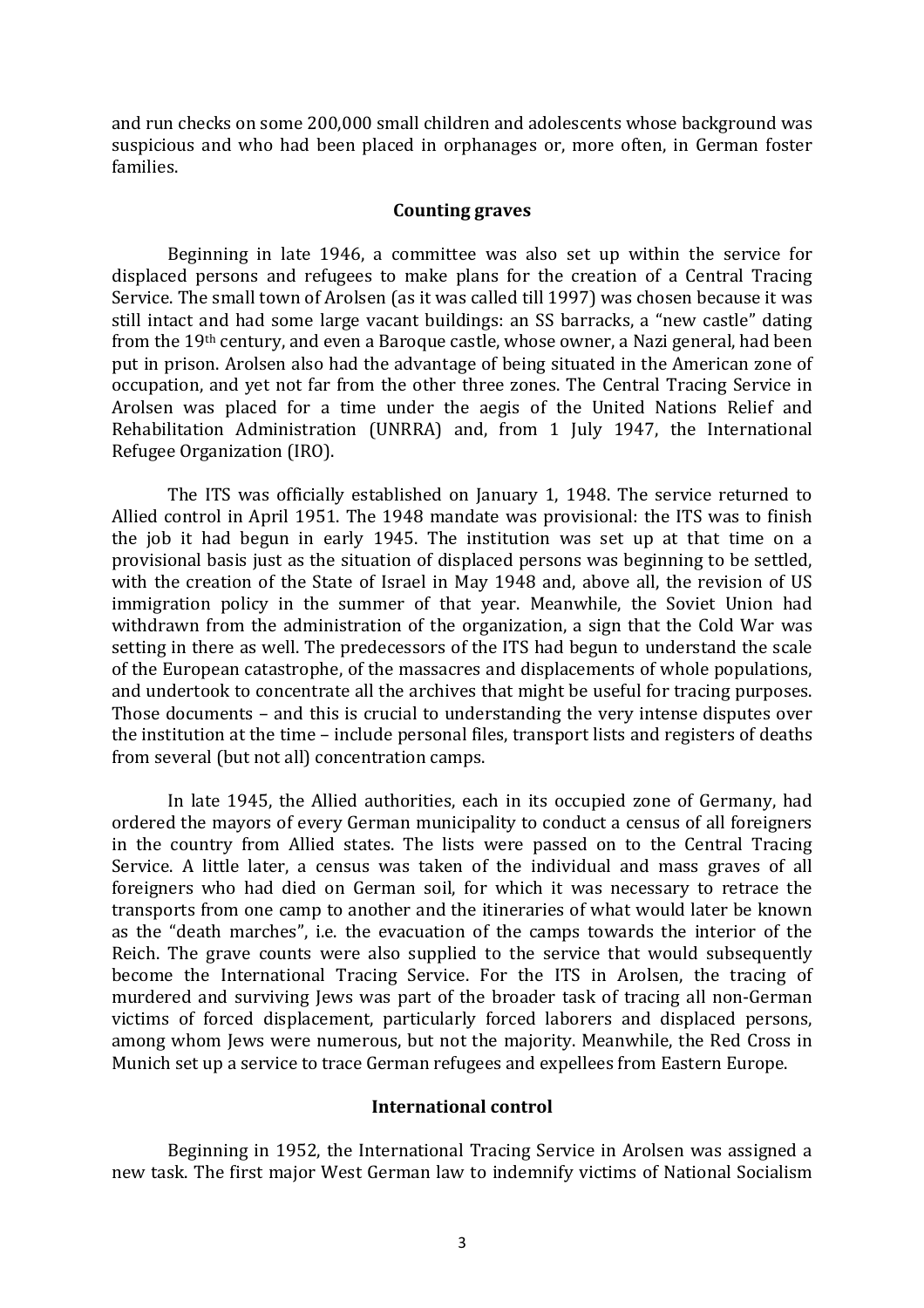(*Bundesentschädigungsgesetz* or BeG for short) was passed that year. It provided for what was in some cases substantial compensation to German victims (and those who had been German nationals) of persecution of any kind, from being deprived of university education to incarceration in a ghetto or concentration camp, including consequences for the victims' health and even compensation for having been forced to wear the vellow star or any other distinctive insignia<sup>2</sup>. Israeli citizens (but not other non-German victims) were also entitled to assert claims under this law. To claim compensation or a pension, claimants had to produce proof of internment, and the ITS, having preserved so many documents from the concentration camps, was able to provide them. The range of inquiries addressed to the ITS subsequently became more varied as a result.

The next chapter in the already quite complicated story of the ITS was ushered in by the Bonn-Paris Conventions signed in 1955, which restored West Germany to sovereignty. Under the terms of the conventions, the Western Allied powers required Germany to take over the administration of the service in Arolsen. However, it was decided that the organization should be run by the International Committee of the Red Cross to guarantee its impartiality, but also in all likelihood because the Committee had experience in handling a big tracing service of this kind: the one it maintained in Geneva for prisoners of war had been set up back in 1914. It was also a matter of keeping the ITS files under international control so as not to have to trust Germany a mere ten years after the end of the war. The ICRC may well have wished to be entrusted with this administrative task, but without having to make any substantial financial commitments<sup>3</sup>: starting right after war, the Red Cross was hauled over the coals for its almost utter disengagement with the victims – especially Jewish victims – of Nazi persecution. The Red Cross had been absent from the concentration camps and death camps, and its reports on the camps were actually reassuring, to say the least. From 1947, the ICRC felt obliged to put out a report justifying its activity in the camps<sup>4</sup>. This controversy was to reappear with a vengeance 30 years later<sup>5</sup>.

In any case, an official agreement was signed on June 6, 1955 by and between the International Committee of the Red Cross, the Federal Republic of Germany and eight of the victorious nations. West Germany was to bankroll the ITS, paying its operating expenses and the salaries of its staff (except for that of its director, which was paid by Geneva). The ICRC insisted on having a Swiss director and appointed Nicolas

 $2^2$  For a comprehensive look at the whole complex legislative edifice of German reparations, see Constantin Goschler, *Schuld und Schulden. Die Politik der Wiedergutmachung für NS-Verfolgte seit 1945*, Göttingen, Wallstein, 2005.

<sup>&</sup>lt;sup>3</sup> The negotiations that led to the 1955 agreement were thorny indeed: the FRG demanded control over the ITS while the International Committee of the Red Cross brought all its influence to bear to ensure that the director would be Swiss.

<sup>4</sup> Internationales Komitee vom Roten Kreuz, *Die Tätigkeit des IKRK zugunsten der in den deutschen Konzentrationslagern inhaftierten Zivilpersonen* (1939-1945), Geneva, 1947.<br><sup>5</sup> In response to the accusation and all the questions they were asked, and even though the archives

remained closed to researchers, the ICRC commissioned an in-depth report by Jean-Claude Favez, who was given access to all the wartime documents. The publication of the report, which was severely critical of the Red Cross, put an end to the controversy (Jean-Claude Favez, *Une mission impossible. Le CICR, les déportations et les camps de concentration nazis*, Lausanne, Payot, 1998).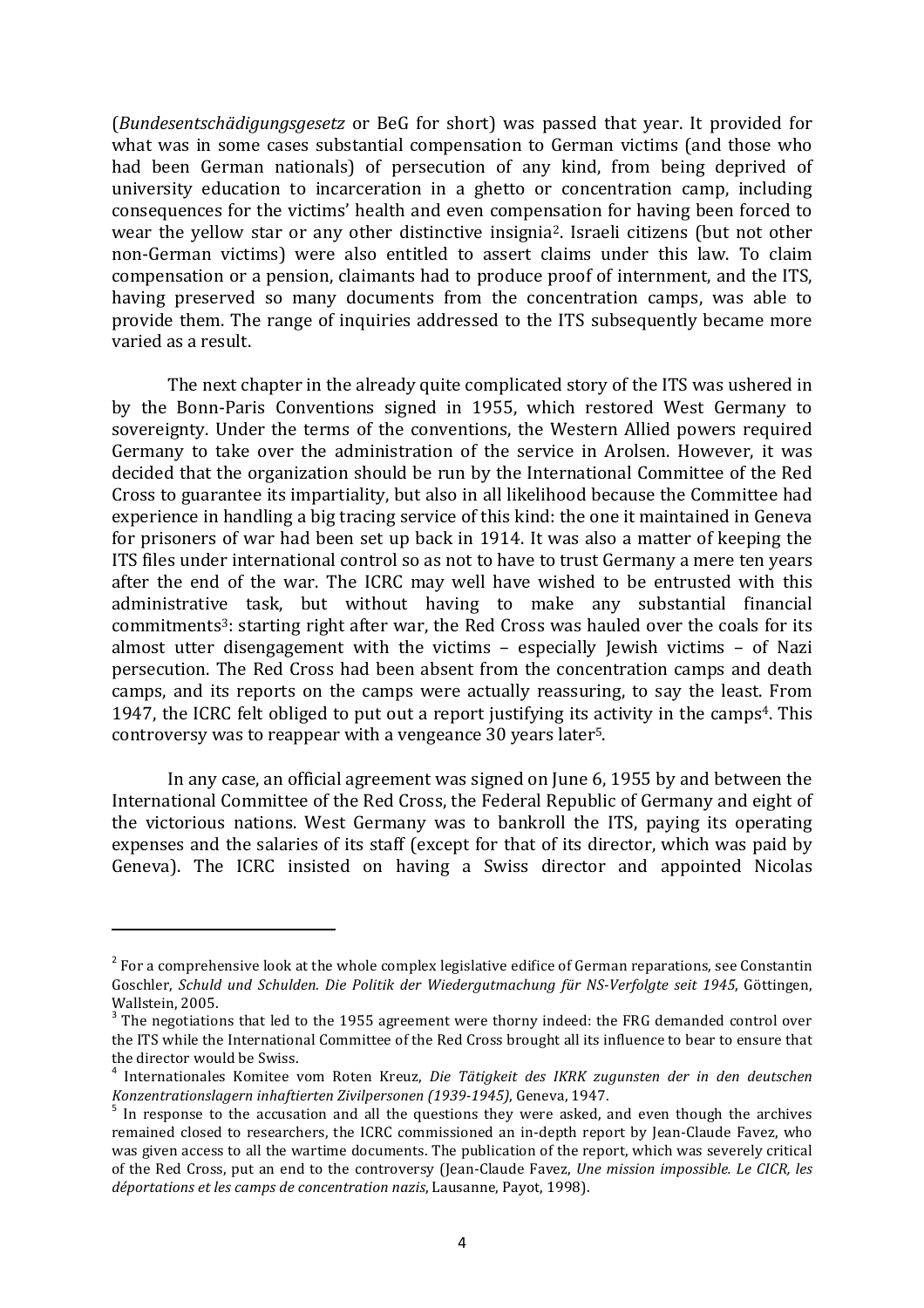Burckhardt to the post<sup>6</sup>. The ITS was supervised by an International Commission comprising representatives of nine Western countries<sup>7</sup>.

Having gone through the transport lists and the files from the camps, the ITS compiled an enormous Central Name Index of missing persons, whether presumed dead or alive. As the range of potential beneficiaries of German reparations had broadened since 1956, requests for information and certificates continued to pour in. At the end of that decade, it was the victims of the Nazis' pseudo-scientific medical experiments who were awarded compensation. A UNRRA fund was established to that end, and Arolsen complied with the requests by furnishing certificates, including death certificates.

### **1.3 million inquiries**

Researchers began taking an interest in the ITS documents from the mid-1950s. The Comité d'Histoire de la Seconde Guerre Mondiale (Committee on World War II History) in Paris, under the direction of Henri Michel, got in touch with the ITS, which published a first multi-volume "Dictionary of Nazi Camps and Places of Internment". which was subsequently updated several times. This dictionary long remained the standard reference work on the subject. It was used to draw up an index of libraries containing material on Nazi deportation and persecution. Likewise from the mid-1950s, Yad Vashem, the Israeli authority for the commemoration of the Holocaust and the Resistance, requested and obtained microfilm copies of documents from Arolsen (though we do not know exactly what was copied and whether that included all the documents collected up to that point). The ITS had done a considerable amount of work by that time. In 1960, the 1955 agreement was renewed.

The ITS was, in other words, established on a provisional vet enduring basis. It continued to receive various archives, e.g. those of the French Liaison Mission located in Bonn, which was part of the French embassy. By 1970, Arolsen had already received at least 1.3 million inquiries from all over the world, half of which were from private individuals and half from a wide array of organizations – ranging from administrations in charge of compensation claims to former deportees' associations endeavoring to compile historical documentation. The chronology of these inquiries merits closer scrutiny. A marked increase ensued from 1954, with 103,363 inquiries that year<sup>8</sup>,  $70\%$ thereof in application of the BeG law to indemnify victims of National Socialism, to a 1974 peak of 210,465 registered inquiries (over half of which were for the writing of personal memoirs or for printed lists of names of Jewish victims in a given municipality or region).

It should be noted that, from 1953, the ITS began replying to inquiries concerning historical research, of which there were 205 in that year and as many as 5,325 by 1976. From July 1970 to the end of 1977, the ITS, under the direction of A. de

 $6$  Re the conclusion of this agreement, see: R. B., "Le Service international de recherches", *Revue du Comité international de la Croix-Rouge*, August 1955, p. 514-525.<br><sup>7</sup> The nine countries were Belgium, France, the Federal Republic of Germany, Israel, Italy, Luxembourg,

The Netherlands, the United Kingdom and the United States. Greece and Poland joined the International Commission later on.

 $8$  Statistics provided by the ITS based on data published in its annual reports.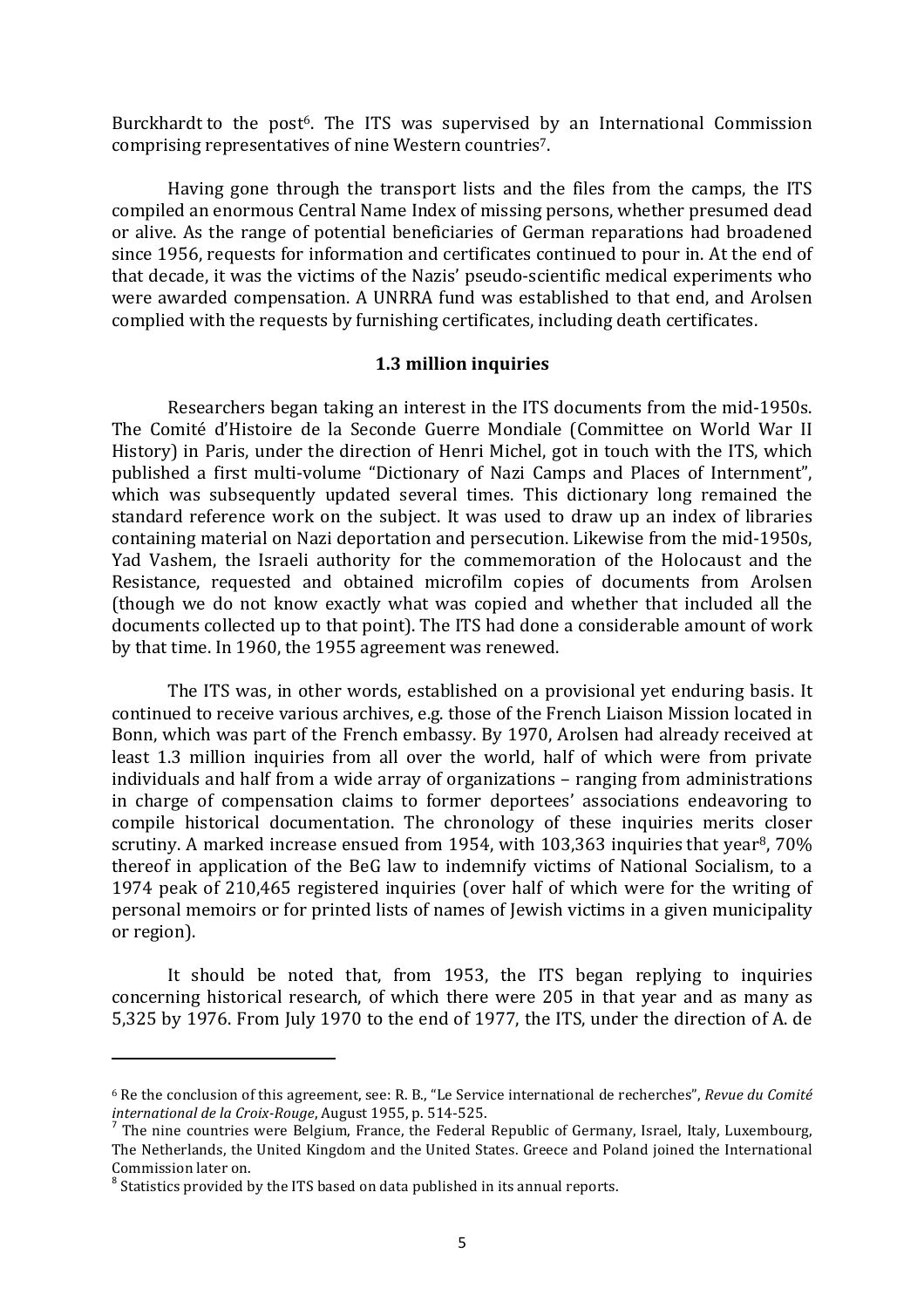Cocatrix, engaged in ample correspondence and received visitors, who would return to their countries raving about the renowned and ever-growing Central Name Index. After he left the ITS, its policy changed markedly, probably owing to the personality of the new director, P. Züger. The latter remained till 1985, and the number of inquiries diminished significantly under his management, from 162,854 in 1976 to 38,380 in 1982. His successor, the highly controversial Charles-Claude Biedermann, began his reign of over 20 years in 1985. Under Biedermann, access to ITS files became increasingly restricted. Visitors were now only allowed to see the famed Index, and some of the buildings were off limits without the director's express authorization.

## **Mounting discontent**

Arolsen was relatively sealed off from the outside world, which corresponded to a change in social and memorial demand with regard to World War II. 35 years after the end of the war, the survivors began responding to their families' desire to find out exactly what happened to relatives murdered in the camps. Many of them wrote to the International Tracing Service, which replied sometimes promptly, sometimes sluggishly, but carried out an in-depth search in each case. It should be noted, however, that roughly half the inquiries were answered in the negative: there was no available information about the person sought. In Western Europe and the US, the 1980s saw growing demand for access to the archives concerning Nazi persecution in general and the Holocaust in particular. In all the Western countries, controversies broke out over archives that were largely or even wholly inaccessible under the restrictive laws in force (including the archives of the International Committee of the Red Cross). On the other hand, the collapse of communism in Central and Eastern Europe made it possible, from 1989 on, to access whole collections of archives that had previously been off limits. The situation at the ITS increasingly contrasted with the buzz about the masses of documents produced by the Nazi bureaucracies. Associations of former deportees protested and some diplomats expressed their displeasure as well. In 1992, the International Commission made an abortive attempt to get Biedermann fired. Then, in 1998, the French National Federation of Deported and Imprisoned Resistance Fighters and Patriots launched a campaign and put out a brochure calling for the Bad Arolsen archives to be opened up for research purposes. But the director remained entrenched in his narrow construction of the 1955 agreement and the priority accorded therein to tracing missing family members "for humanitarian ends". The leading institution for archive-based tracing of missing persons was the United States Holocaust Memorial Museum in Washington DC, which undertook to reproduce all available archives, throughout the world, relating to the Holocaust. This colossal project, still ongoing, requires the signing of reproduction agreements. The country that holds the archives in question usually receives a copy of the microfilms<sup>9</sup>. In many countries, these efforts make it possible to preserve archives that have worn away over time and can now only be consulted on microfilm.

The situation became all the more paradoxical in that the ITS's activities had diversified after the collapse of communism. In particular, Germany was gearing up to compensate, at long last, the erstwhile forced laborers of Eastern Europe. After years of

 $9$  In France, agreements to this end were signed by and between the US Holocaust Museum in Washington DC, the French Fondation pour la Mémoire de la Shoah and the French Archives Nationales.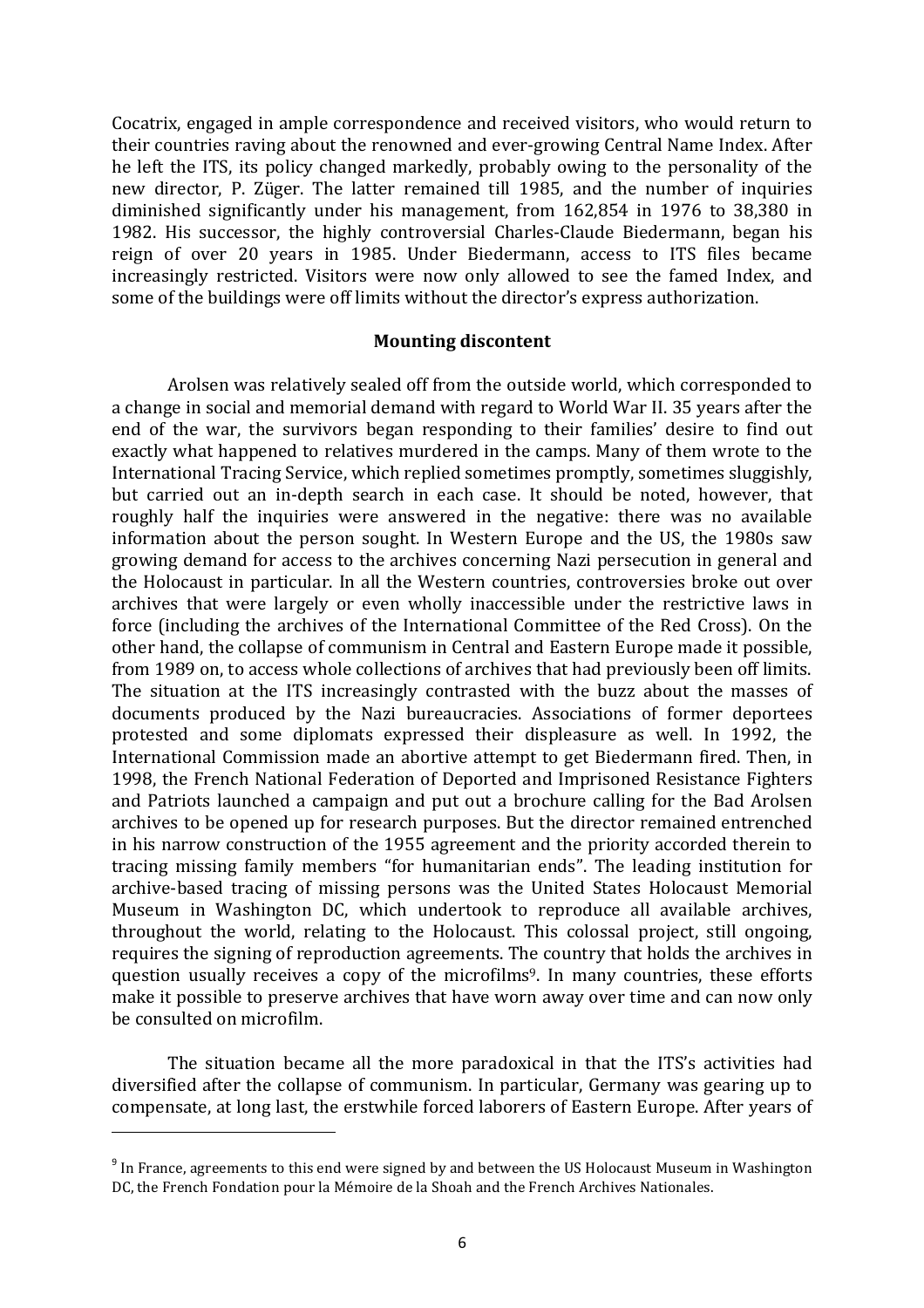debate, what was perhaps the last important foundation of its kind was established to pay lump-sum damages to Ukrainians and Byelorussians who had toiled unpaid for the Reich's war economy<sup>10</sup>. Arolsen's services were requested and the ITS received a record number of files, which it processed in a simplified manner by verifying its own records of forced laborers. Beginning in 1991, the ITS processed over a million inquiries regarding force labor, simply checking to see whether the claimant's name turned up in its Central Name Index.

As a result, the Tracing Service came to be mentioned more and more frequently at major conferences on the Holocaust in the late 1990s. The closing declaration of the Stockholm International Forum on Holocaust Education, held in the year 2000 and attended by over 30 heads of state and government, called for a commitment to further open up persecution-related archives that were still inaccessible to researchers. This was clearly an allusion to the situation in Arolsen. But Charles-Claude Biedermann held his ground. At the present point in time, it is difficult to determine exactly why it was impossible to influence this closed-door policy despite all the protest it incurred. Rumors were legion at the time: it was alleged that Western secret services had always had access to the archives and didn't want it to transpire that there was information there about war criminals; it was also rumored that the Germans were loth to pay more damages and that opening up the archives would invite a slew of new compensation claims. These inaccessible and increasingly mysterious archives gave rise to all manner of conjecture: that they contained crucial hitherto unpublished documents about Hitler's policies, about the Western powers' responsibility for the Holocaust, about criminals and so on and so forth. Secrecy, as always, fuelled speculation. The ICRC's stance was baffling (and still is). France came out in favor of opening the archives and Italy against it.... At any rate, the provisional status of 1955, renewed in 1960, no longer seemed adapted to the present circumstances, but it was easy to take refuge behind it, and no-one knew which authority was empowered to take the decision to open up the archives. As inquiries kept pouring in, and perhaps to provide a supplementary reason for denying access, the backlog of unprocessed inquiries kept piling up. There were as many as 400,000 awaiting an answer, whilst the German Ministry of the Interior, to which, curiously enough, Arolsen was answerable, was cutting back on labor costs and shedding staff.

From 2004, the Holocaust Museum began stepping up its campaign to open up the archives. Paul Shapiro, director of the museum's Center for Advanced Holocaust Studies, tried to publicize the story and, more importantly, to enlist the aid of US State Department. In his public statements Shapiro went as far as to argue that sealing off the archives was a form of denying the Holocaust, that in persisting in this closed-door policy the Germans could not avoid a second Holocaust etc. In the sequel to these statements, there was even a diplomatic incident between the US and Germany, even though the latter promptly gave all sorts of assurances as to its interest in remembering and commemorating the Holocaust and in promoting historical research<sup>11</sup>. Ultimately,

<sup>&</sup>lt;sup>10</sup> In 2000 the *Erinnerung, Verantwortung, Zukunft* ("Remembrance, Responsibility, Future") Foundation, endowed with  $\epsilon$ 10.1 billion, was established by German law. By the cutoff date for the submission of compensation claims, July 12, 2007,  $\epsilon$ 4.4 billion had been distributed to 1.6 million former forced laborers.

<sup>&</sup>lt;sup>11</sup> Roger Cohen, "US-German Flare-Up Over Vast Nazi Cam Archives", *New York Times*, February 20, 2006.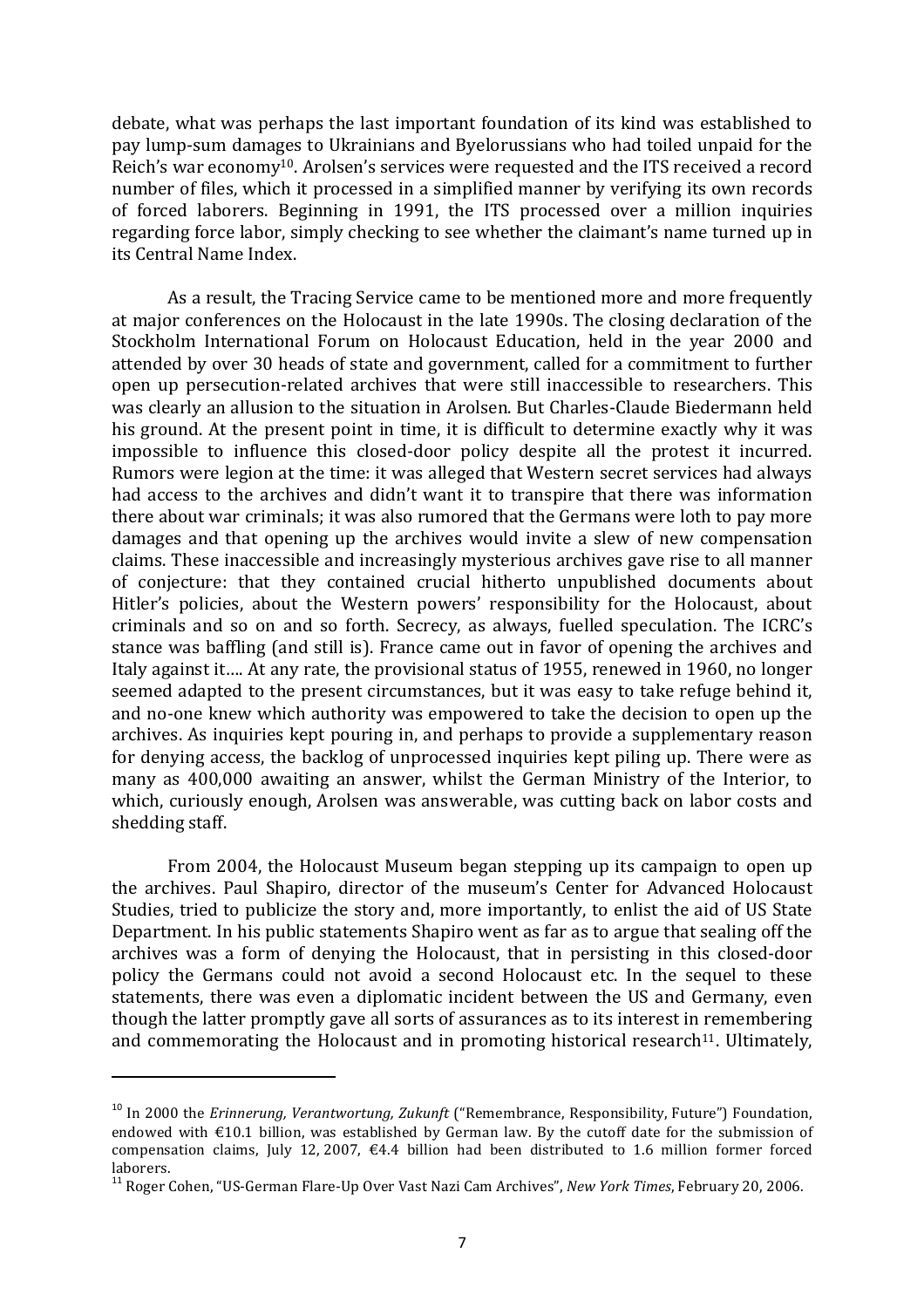the crisis blew up to such proportions that even the Red Cross in Geneva was compelled to react: Charles-Claude Biedermann was summarily sacked, after nearly 25 years of service, and replaced by Reto Meister, a Red Cross official experienced in crisis situations (having previously served in Bagdad during the Iran-Iraq War, in Beirut during the war in Lebanon, in Central America and in Nepal). An agreement was reached at long last: the representatives of the 11 member states of the International Commission agreed to open up the archives. An amendment to the 1955 agreement was drawn up and the opening of the archives finally took effect in the spring of 2008.

## **A mine of archives**

Shortly after the draft agreement was signed on March 18, 2007, Paul Shapiro testified before the Foreign Affairs Committee (Subcommittee on Europe) of the US House of Representatives. In an ambitious presentation, he stressed the necessity, both moral and scientific, as he saw it, of opening the Bad Arolsen files up for researchers and reproducing them so they would be available to survivors. He made it plain that, in his estimation, only the Holocaust Museum in Washington DC was capable of performing this task, while the last remaining survivors were disappearing one after another. The collections are now in the process of being digitized using a procedure that will permit place-based searches (from 1948 on, all the documents at Arolsen were filed by name of person to be traced). The first shipments of copies have already been made to Jerusalem and Washington, and it was announced that the rest would follow in installments.

But the question remains: What are these 17 million documents? What new information about the Holocaust and about persecution in general do they contain? The archives, hitherto nearly completely sealed off, were now completely opened up, with a delay of 20 years, i.e. less than the usual period (30 or 40 years) for what are for the most part, by definition, personal files and lists of names. The status of the ITS remainsto be redefined. A strategic committee was to convene in September 2008 for this purpose. Shouldn't these archives deserve to be listed as UNESCO World Heritage Site?

A quarter of the files apparently concern Jews. The documents are extremely diverse. The Central Name Index at Bad Arolsen uses a complicated method to enable seekers to get their bearings amid the daunting complexity of the spellings of family names from all over Europe. The name "Schwartz", for example, can be spelled in 156 different ways, all of which are transcribed in a single spelling in the Index in order to facilitate searches: "Svartz". The ITS has put out a whole book, several hundred pages long, explaining how first and last names are transcribed in the Index. It takes at least four months to begin finding one's way through the archives and to be able to actually carry out a search. Computerization should make things easier, but in the meantime one cannot help wondering how it will be possible to do without the ITS's experienced staff to find a file based solely on a person's name.

In the section of the archives on displaced persons, there are 35,000 envelopes containing information about specific individuals. There are 4,436 boxes containing lists by country and 230 boxes containing lists of (mostly Jewish) people from postwar files, 16,000 files from the International Committee for European Migration, 10,650 from the United Nations High Commissioner for Refugees (UNHCR), as well as a wide variety of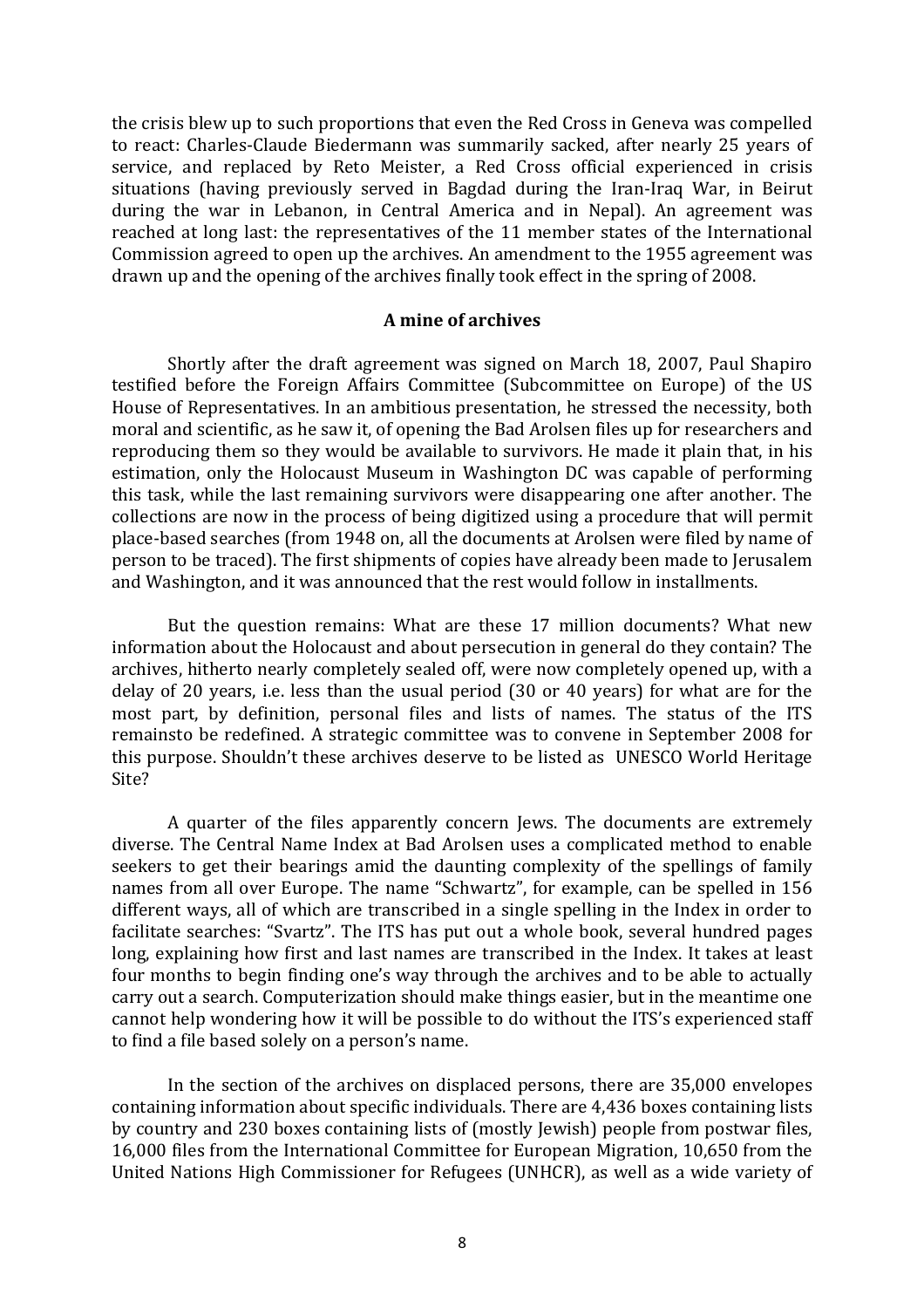files from several hospitals and sanatoriums. In addition, there are so-called "shipping lists", i.e. lists of displaced persons who emigrated overseas, which are important sources for the history of postwar migrations as well as for family histories (though there are equivalent lists in the corresponding countries of arrival as well). And let us not forget the files of the UNHCR in Hong-Kong – though how they got there is anyone's guess!

The section on forced labor brings together the lists of foreigners who found themselves in Germany at the end of the war in 1945, but the lists for the Soviet zone are far from complete. It also holds certificates of birth, marriage and death issued by the German authorities for forced laborers, in addition to hospital records and plenty of other documents as well.

The section on the concentration camps contains original archives from the camps, files, records of deaths (kept by the prisoners themselves) and transfer lists. However, the amount of extant material varies widely from one camp to another. Nearly all the archives from Buchenwald are preserved at Bad Arolsen, whereas there is virtually nothing to be found here from a camp like Majdanek. The bulk of the archives from Natzweiler-Struthof is kept in France at the Archives Départementales du Bas-Rhin (Departmental Archives of the Lower Rhine), and there are almost no original documents about Auschwitz at Bad Arolsen.

75% of the documents at Bad Arolsen are originals. Some of these originals, such as the Gestapo files, have long been easily accessible in the form of copies held by the archives of the respective German *Länder*. Again, it should be recalled that most of the documents were reproduced and provided to Yad Vashem in 1956. Moreover, it would be erroneous to reduce this collection of documents to Holocaust archives: they cover all sorts of victims of persecution  $-$  as well as persecutors, since the displaced persons included a great many who collaborated with the Germans, or with ethnic Germans and minority nationals from the Soviet empire. Ivan ("John") Demjanjuk, who was tried and acquitted in Israel for crimes against humanity, has an index card in his name, on which it is noted that he had indeed worked as a guard at Treblinka!

Lastly, there are all the inquiries addressed to the ITS: 2.4 million chronologically arranged "tracing and document files" (or "TD files" for short), to which must be added 105,000 inquiries made prior to the creation of the ITS (in 1948) and a few hundred thousand inquiries that were answered in the negative and filed separately. Half the inquiries are from private individuals, the other half from institutions of all kinds, requesting information about a deported ancestor, the location of a grave, or a certificate of internment or forced labor. It is quite moving to see them all stacked up and painstakingly filed away, for they are a silent testimony to the enormous amount of work the ITS has carried out since its commencement, a humanitarian undertaking on a scale unequalled to this day. They bear witness to the tragedy of World War II and Nazism, as well as to the endless task of managing and funding the remembrance thereof and its abiding consequences. They are, for the most part, humble queries stuck into a bottle and flung into the sea by survivors hoping to obtain a precious snippet of information about a family member they last saw getting off a deportation train, or in some cases en route from one camp to another where they'd been incarcerated themselves, having lost count and lost track of all the camps they went through. These